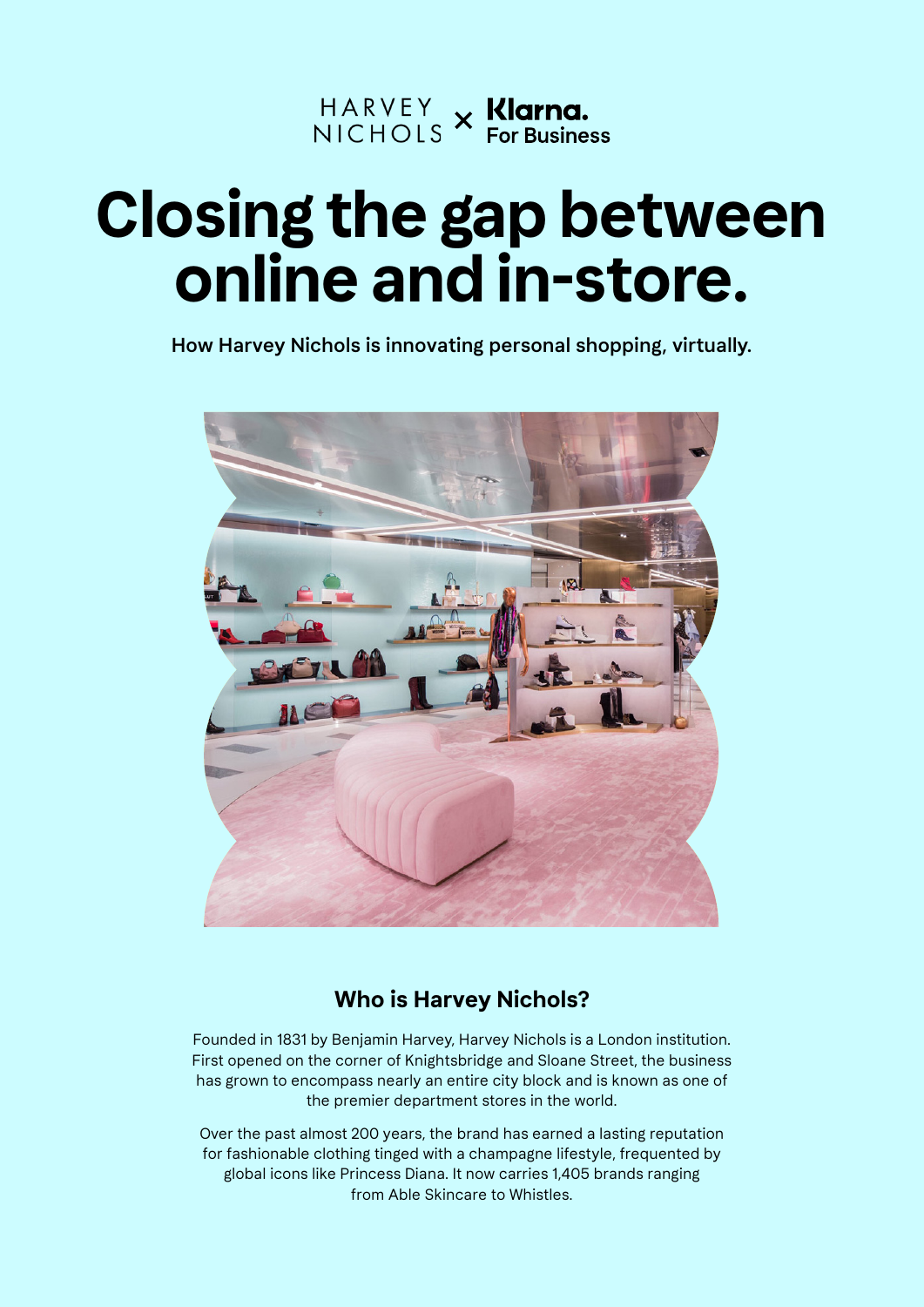## **Challenge**

With so many brands and departments, Harvey Nichols needed a way to better inform and guide their online shoppers. Helping them reach the right department and find the relevant brands and products was challenging online without a way to communicate directly with the shopper in question.

Harvey Nichols wanted to increase online sales, converting more people from browsers into actual buyers. In turn, Harvey Nichols hoped those increased sales would also lead to larger AOVs than prior online sales.



## **Solution**

Continuing its legacy of innovation and progress, Harvey Nichols has expanded the influence of its expert stylists beyond the store for the first time, offering a personal shopping experience to online customers with powerful Virtual Shopping tools powered by Klarna.

At the tap of a button via text, chat, and video, online shoppers seeking style advice and inspiration immediately were connected with one of hundreds of in-store stylists. Online shoppers select their desired department and once connected, Harvey Nichols store associates provide style tips, photos of the latest collections, and even walkthroughs of the store for a tailored

shopping experience. Through these 1-on-1 Virtual Shopping experiences, Harvey Nichols is able to extend its renowned high-touch in-store service to its online shoppers.

"Closing the service gap between online and instore is a critical part of our retail strategy, and we are delighted to offer our online customers the same level of luxury, personalised service they would experience at our stores," explains Pearson Poon, Executive Director, Harvey Nichols.

Online shoppers wishing to continue their shopping journey in-store can touch base with Harvey Nichols style experts virtually to arrange a physical store visit. Products can be set aside and fitting rooms reserved ahead of time, ensuring a seamless shopping experience whether online or offline.

Additionally, relationships between store teams and customers don't have to end after the first purchase. Instead, with built-in clienteling, Harvey Nichols' style experts can continue the conversation through text and email, keeping in touch with customers to follow up with updates on their orders, special events, and VIP offerings.

# **We are delighted to offer our online customers the same level of luxury, personalised service they would experience at our stores."**

PEARSON POON EXECUTIVE DIRECTOR AT HARVEY NICHOLS

#### **Results**

Online customers are 10x more likely to make a purchase and spend up to 63% more when they shop with a Harvey Nichols style advisor with Virtual Shopping.